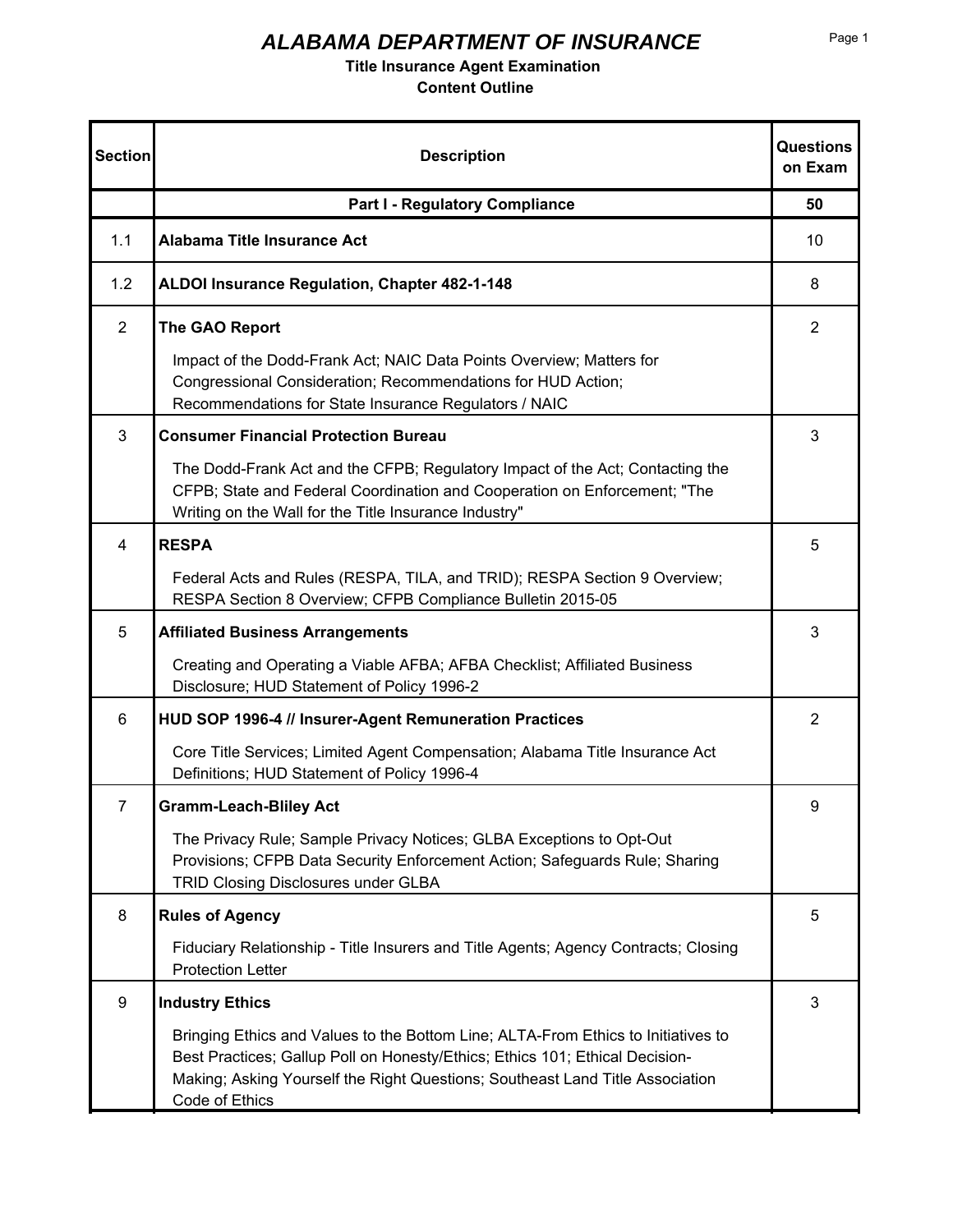### **Title Insurance Agent Examination**

| <b>Section</b> | <b>Description</b>                                                                                                                                                                                                                                                                                                                                                                                                                                                   | Questions<br>on Exam |
|----------------|----------------------------------------------------------------------------------------------------------------------------------------------------------------------------------------------------------------------------------------------------------------------------------------------------------------------------------------------------------------------------------------------------------------------------------------------------------------------|----------------------|
|                | Part II - Industry Information                                                                                                                                                                                                                                                                                                                                                                                                                                       | 40                   |
| 10             | <b>Industry History and Evolution</b>                                                                                                                                                                                                                                                                                                                                                                                                                                | 1                    |
|                | From Title Assurance to Title Insurance; In Support of the American Dream; A<br>brief History Lesson; the American Recording System; Industry Evolution (Watson<br>v. Muirhead); the Growth of the Industry; a History Lesson not Learned                                                                                                                                                                                                                            |                      |
| 11             | Title Insurance 101                                                                                                                                                                                                                                                                                                                                                                                                                                                  | 2                    |
|                | Comparative Analysis: PC Insurance and Title Insurance; Title Insurance as a non-<br>casualty Product; Covered Risks; Alternative Products; Expanded Risk Policies;<br>Indemnification vs. Guarantee; Insurer's Negligence vs. Duty to Indemnify; Unfair<br>Claims Practices; Reliance on the Chain of Title; Claims Settlement and Rights<br>of Recovery; Claims Settlement and Proof of Loss; Insurable Title vs. Marketable<br>Title; Coinsurance and Reinsurance |                      |
| 12             | <b>Title Insurance Forms</b>                                                                                                                                                                                                                                                                                                                                                                                                                                         | 2                    |
|                | ALTA Form Commitments, Policies, Endorsements, Generally; Brief Comparison<br>of 1992 to 2006 Form Policies; Title Insurance Commitment; Owner's Title<br>Insurance Policy; Loan (Mortgagee) Title Insurance Policy; Title Insurance<br><b>Endorsements; Closing Protection Letter</b>                                                                                                                                                                               |                      |
| 13             | <b>Title Insurance Commitment</b>                                                                                                                                                                                                                                                                                                                                                                                                                                    | 5                    |
|                | 2016 ALTA Title Insurance Commitment; Risk Rate and Related Services Fees;<br>Alabama Title Insurers to File Rates with ALDOI; Commitment Review                                                                                                                                                                                                                                                                                                                     |                      |
| 14             | <b>Owner's Policy</b>                                                                                                                                                                                                                                                                                                                                                                                                                                                | 20                   |
|                | Covered Risks; Exclusions from Coverage; Conditions; Schedule A; Schedule B                                                                                                                                                                                                                                                                                                                                                                                          |                      |
| 15             | <b>Loan Policy</b>                                                                                                                                                                                                                                                                                                                                                                                                                                                   | 10                   |
|                | Covered Risks; Exclusions from Coverage; Conditions; Schedule A; Schedule B,<br>Parts I and II                                                                                                                                                                                                                                                                                                                                                                       |                      |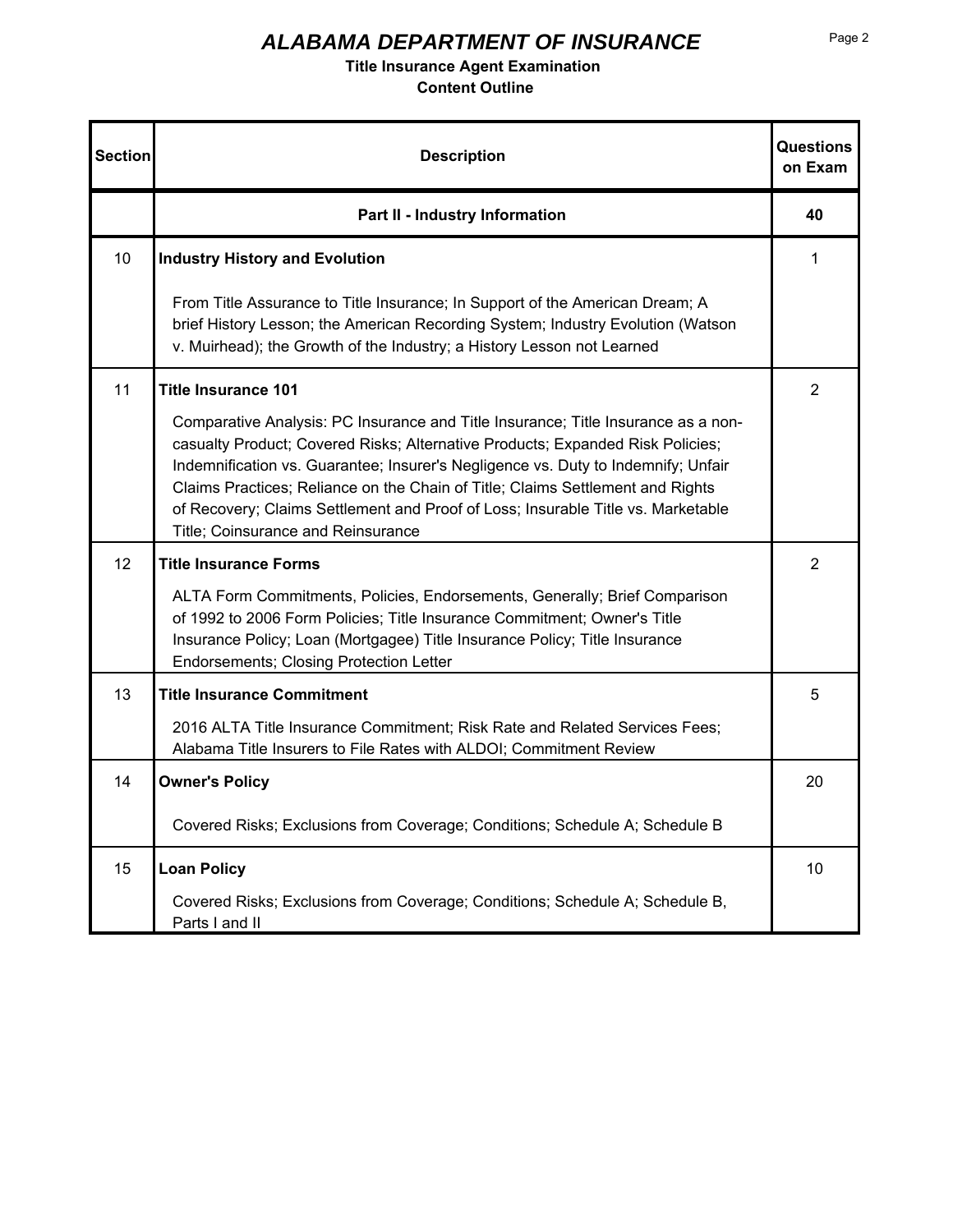### **Title Insurance Agent Examination**

| <b>Section</b> | <b>Description</b>                                                                                                                                                                                                                                                                                                                                                                                                                                                                                                                                                                                      | Questions<br>on Exam |
|----------------|---------------------------------------------------------------------------------------------------------------------------------------------------------------------------------------------------------------------------------------------------------------------------------------------------------------------------------------------------------------------------------------------------------------------------------------------------------------------------------------------------------------------------------------------------------------------------------------------------------|----------------------|
|                | <b>Part III - Title Search and Examination</b>                                                                                                                                                                                                                                                                                                                                                                                                                                                                                                                                                          | 35                   |
| 16             | <b>Title Search and Examination</b>                                                                                                                                                                                                                                                                                                                                                                                                                                                                                                                                                                     | 10                   |
|                | The Title Process; Abstract of Title / Title Search; Title Search 101; Where to<br>Search Title; Types of Instruments and Information; Locations of Instruments and<br>Information; Basic Title Search; Confirming the Property Description; "Grantoring"<br>Forward; Foreclosure Fraud; Running the Name Index; Judgment Lien Search                                                                                                                                                                                                                                                                   |                      |
| 17             | <b>Source of Title</b>                                                                                                                                                                                                                                                                                                                                                                                                                                                                                                                                                                                  | 10                   |
|                | Real Property; Personal Property; Title to Real Property; Types of Estates; Types<br>of Tennancies; Sources of Title; Deeds and Conveyance of Title; Deeds Executed<br>by Third Parties; Types of Deeds; Deeds without Warranties; Other Types of<br>Deeds; Wills, Inheritance, and Escheat; the Probate Process; Tax Deeds;<br>Foreclosure; Bankruptcy                                                                                                                                                                                                                                                 |                      |
| 18             | <b>Liens and Encumbrances</b>                                                                                                                                                                                                                                                                                                                                                                                                                                                                                                                                                                           | 10                   |
|                | Liens and Encumbrances; Monetary Encumbrances; Judgments and Liens;<br>Statutes of Limitation; Mechanics' Liens; Alabama Timeline and Summary for<br>Liens and Encumbrances; Non-monetary Encumbrances; Easements as<br>Encumbrances; Minor Survey Violations; Access; Public Roads; Water Rights;<br><b>Mineral Estates</b>                                                                                                                                                                                                                                                                            |                      |
| 19             | <b>Surveys and Legal Descriptions</b>                                                                                                                                                                                                                                                                                                                                                                                                                                                                                                                                                                   | 5                    |
|                | Platted Lands; Survey Coverage under the 2006 ALTA Form Policies;<br>Underwriting Guidelines on Survey Coverage; Nature and Type of Encroachment;<br>Extent of Encroachment; Standard Survey Exception vs. Specific Survey<br>Exception; Metes and Bounds Descriptions; U.S. Rectangular Survey System;<br>Longitude and Latitude; Prime Meridian and Equator; Principal Meridians and<br>Base Lines; Guide Meridians and Standard-Parallel (Correction) Lines; Range<br>Lines, Township Lines, and Townships; Township Sections; Section Lands;<br><b>Standard Measurements; Survey Certifications</b> |                      |